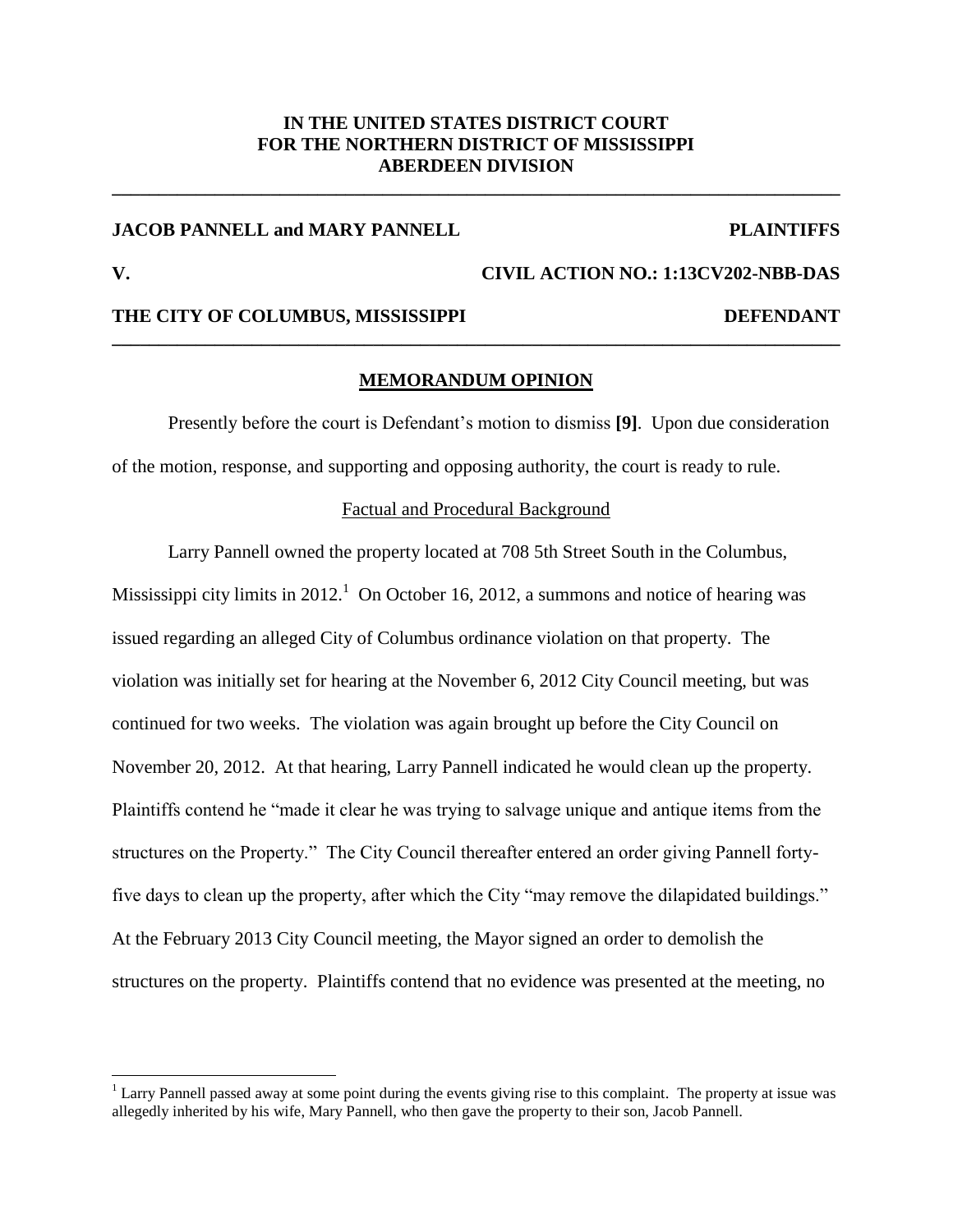hearing officer was appointed, and no notice was given to the Plaintiffs for that attempted hearing.

The City of Columbus later removed all the antique building items from the property. Plaintiffs contend that the City did not follow their own ordinance procedures, including holding an improper hearing with no appointing hearing officer, and a lack of presentation of evidence. Further, Plaintiffs assert that the City of Columbus "acted arbitrarily . . . in a manner that is not legal, denie[d] due process to the rightfully owned property of the Plaintiffs, deprive[d] the Plaintiffs of their right in that property, denie[d] equal protection under the law to the Plaintiffs, and the Plaintiffs have suffered damages as a result of this denial of due process."

The City of Columbus filed this Motion to Dismiss arguing that because Plaintiffs did not avail themselves of the appropriate state court procedure prior to filing the instant federal court action, this claim is not ripe for adjudication and must be dismissed.

### Standard of Review

A motion to dismiss under Federal Rule of Civil Procedure 12(b)(6) challenges the legal sufficiency of the complaint and raises an issue of law. When reviewing a motion to dismiss, the court "accepts all well pleaded facts as true, viewing them in the light most favorable to the plaintiff." *Guidry v. American Pub. Life Ins. Co.*, 512 F.3d 117, 180 (5th Cir. 2007). "Factual allegations must be enough to raise a right to relief above the speculative level, on assumption that all allegations in the complaint are true (even if doubtful in fact)." *Bell Atl. Corp. v. Twombly*, 550 U.S. 554, 555 (2007).

 In ruling on a Rule 12(b)(6) motion to dismiss, the court generally may not look beyond the pleadings; however, matters of public record are exceptions. *Cinel v. Connick*, 15 F.3d 1338, 1341, 1343 n.6 (5th Cir. 1994).

2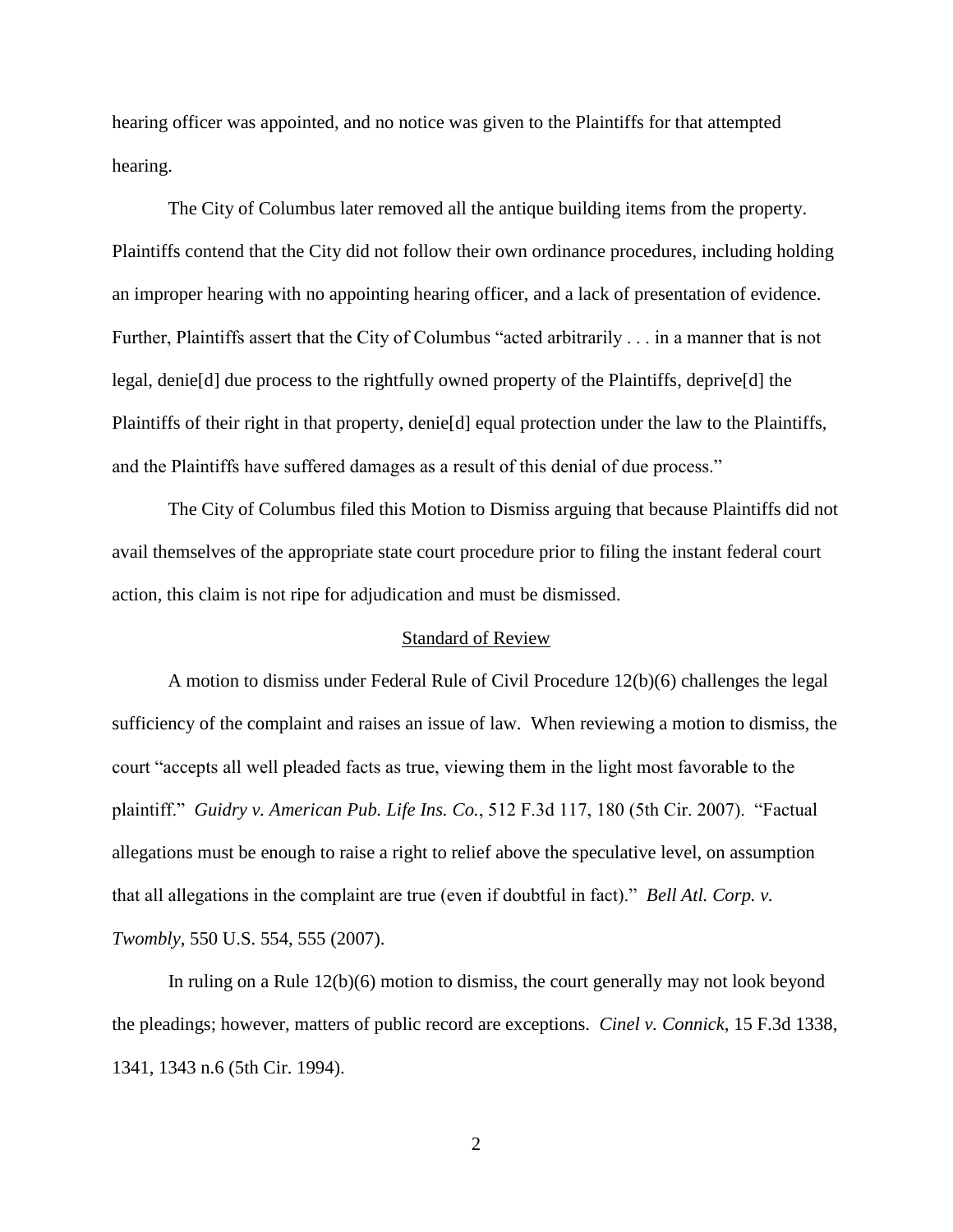#### Discussion

Defendant moves to dismiss Plaintiffs' "takings" claims on the grounds that they are not ripe for the Court's consideration. Defendant argues that Plaintiffs have not pursued compensation for the alleged takings through state procedures, as they are required to do under applicable Fifth Circuit law. *See Waltman v. Payne*, 535 F.3d 342, 348-49 (5th Cir. 2008).

The Takings Clause of the Fifth Amendment, made applicable to the States through the Fourteenth Amendment, directs that "private property" shall not "be taken for public use, without just compensation." *Urban Developers LLC v. City of Jackson, Miss.*, 468 F.3d 281, 292 (5th Cir. 2006) (internal citation omitted). "In determining whether government action affecting property is an unconstitutional deprivation of ownership rights under the Just Compensation clause, a court must interpret the word 'taken.' When the government condemns or physically appropriates the property, the fact of a taking is typically obvious and undisputed." *Tahoe-Sierra Pres. Council, Inc., et al. v. Tahoe Reg'l Planning Agency*, 535 U.S. 302, 322 (2002)

Before addressing the merits of the claim, however, the court must be convinced that the claim in question is ripe. *See Samaad v. City of Dallas*, 940 F.2d 925, 933 (5th Cir. 1991). Ripeness is a question of law that implicates this Court's subject matter jurisdiction. *Sandy Creek Investors, Ltd. v. City of Jonestown, Tex*., 325 F.3d 623, 626 (5th Cir. 2003). The Supreme Court has adopted a two-prong test for ripeness under the Fifth Amendment's Takings Clause, explaining that such claims are not ripe until (1) the relevant governmental unit has reached a final decision as to how the regulation will be applied to the landowner; and (2) the plaintiff has sought compensation for the alleged taking through whatever adequate procedures the state provides and has been denied just compensation. *See Williamson County Reg'l Planning* 

3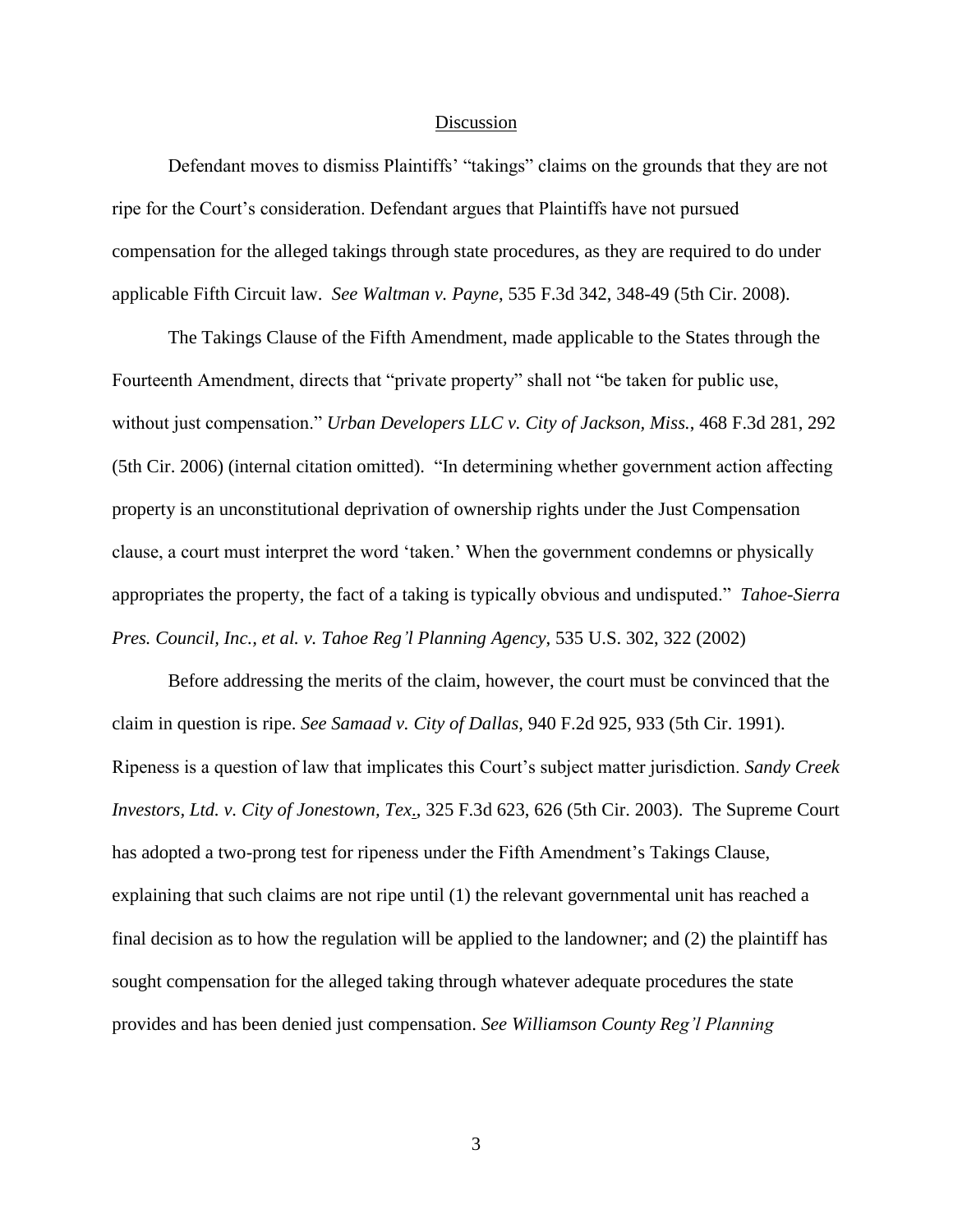*Comm'n v. Hamilton Bank*, 473 U.S. 172, 186-96 (1985). The property owner bears the burden of proving that state law proceedings are unavailable or inadequate. *Id*. at 196-97.

The "adequate procedures" the Defendant cites are the Mississippi Code Section cited above providing for an appeal of a municipal board's decision and Mississippi's inverse condemnation law. Mississippi law provides for inverse-condemnation actions, see e.g., City of Gulfport v. Anderson, 554 So. 2d 873, 874 (Miss. 1989), yet Plaintiffs have not sought compensation through Mississippi law for the alleged taking. See Bryan v. City of Madison, Mississippi, 213 F.3d 267, 276 (5th Cir. 2000) (rejecting a takings claim as unripe because the property owner had not first resorted to Mississippi's court of eminent domain). Further, the statute under which Pannell's property was condemned is cited as Mississippi Code Section 21- 19-11. That statute explicitly provides that "[a]ll decisions rendered under the provisions of this section may be appealed in the same manner as other appeals from municipal boards or courts are taken."

In an attempt to support this federal action, Plaintiffs argue that the property was taken for a "private" use and not a "public" use.<sup>2</sup> The United States Supreme Court has broadly defined the term "public use" pursuant to the Fifth Amendment. *See Kelo v. City of New London, Conn.*, 545 U.S. 469, 480 (2005) (noting that "[w]ithout exception, our cases have defined that concept [of public use] broadly, reflecting our longstanding policy of deference to legislative judgments in this field"). The Court deems that a taking for public use has occurred "where the exercise of the eminent domain power is rationally related to a conceivable public purpose." *Hawaii Housing Auth. v. Midkiff*, 467 U.S. 229, 241 (1984). The Supreme Court has noted that where a municipality invokes a state statute to specifically authorize the use of eminent domain to promote economic development, "that plan unquestionably serves a public purpose, [and] the

 $\overline{a}$ 

 $2<sup>2</sup>$  There is no allegation in Plaintiffs' complaint that the property was taken for private use.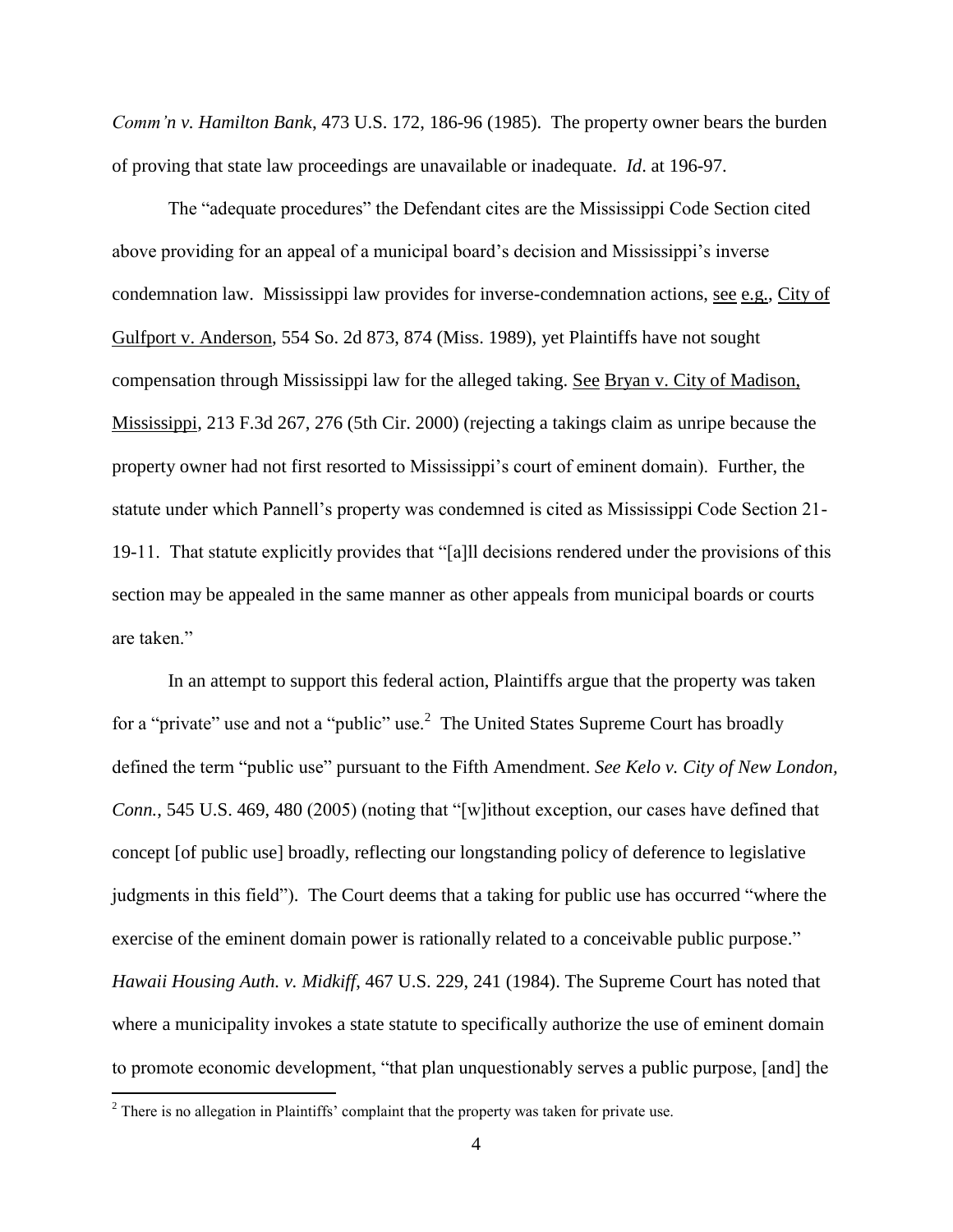takings challenged here satisfy the public use requirement of the Fifth Amendment." *Kelo*, 545 U.S. at 484.

Here, the City of Columbus condemned the property pursuant to Mississippi Code Section 21-19-11 which allows a municipality to clean any land adjudicated to be a menace to the public health, safety, and welfare of the community. *See* MISS. CODE ANN. § 21-19-11(1). The court finds that the City of Columbus applied this ordinance based on Mississippi statute 21- 19-11 to serve a public purpose.

Plaintiffs additionally attempt to contest the taking of personal property found in the condemned structure on the property. Plaintiffs argue that the state procedures are inadequate to address issues of personal property. The only indication in Plaintiffs' Complaint that personal property may be at issue is Plaintiffs' statement that "Mr. Pannell made it clear [at the Board hearing] he was trying to salvage unique and antique items from the structures on the Property." Plaintiffs have failed to show why state court procedures would be inadequate to pursue their just compensation claims.

As Plaintiffs did not previously avail themselves of state remedies prior to bringing this federal takings claim, the claim is unripe and is dismissed without prejudice until such time as this Court has subject matter jurisdiction.<sup>3</sup>

Plaintiffs' allegations that the condemnation and removal of debris by the City at 708 5th Street South violated the procedural and substantive due process guarantees of the Fourteenth Amendment fail as a matter of law. With respect to procedural due process, while as a general rule an aggrieved person need not exhaust state remedies before filing suit in federal court to vindicate a state deprivation of constitutional rights, an exception to this rule applies when the

 $\overline{a}$ 

<sup>&</sup>lt;sup>3</sup> The court additionally notes that Plaintiffs admitted in their response to the motion that a state court proceeding has been commenced in the County Court of Lowndes County, Mississippi.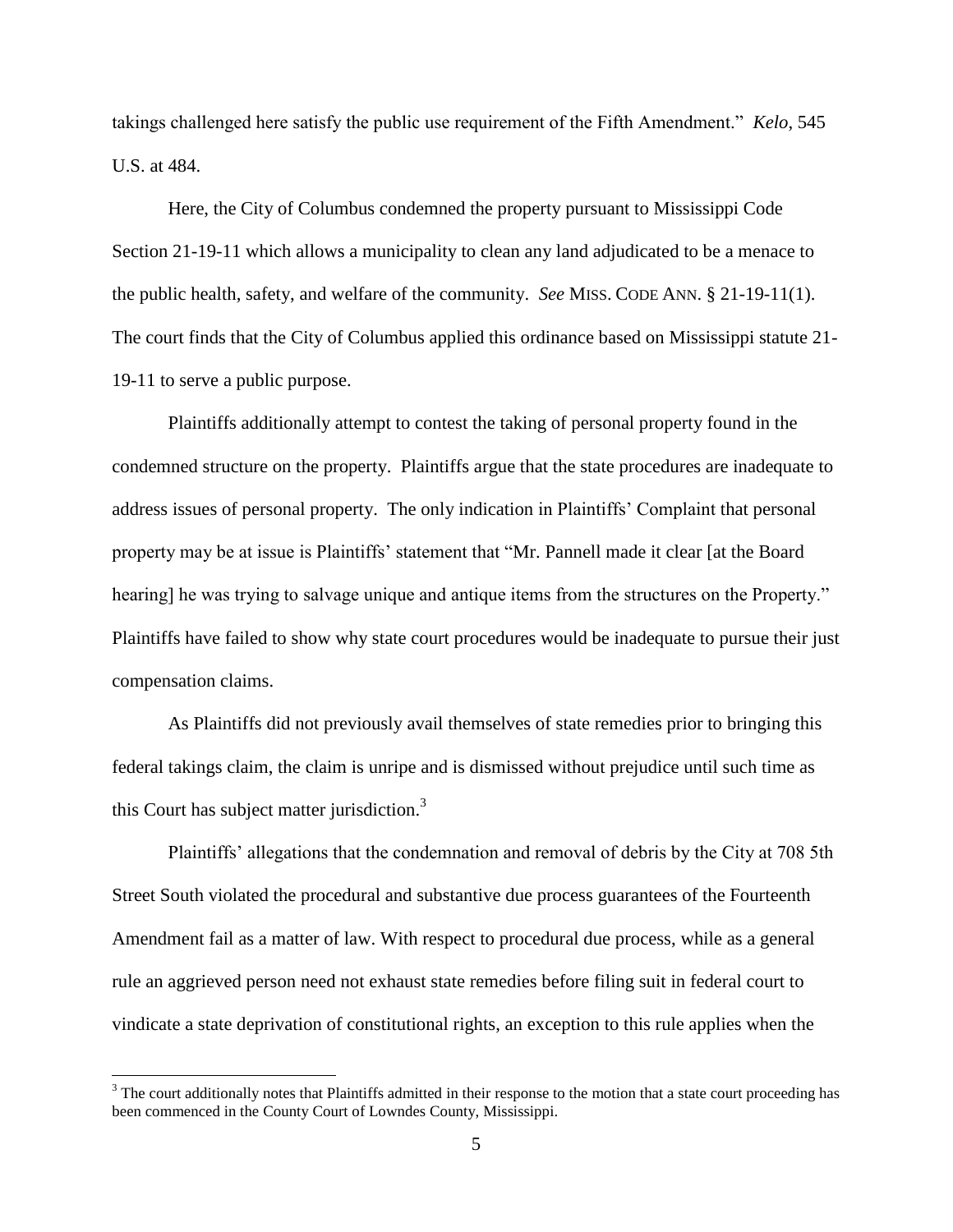alleged constitutional deprivation is the denial of procedural due process. *Rathjen v. Litchfield*, 878 F.2d 836, 839-40 (5th Cir.1989) ("[N]o denial of procedural due process occurs where a person has failed to utilize the state procedures available to him."); *see also Galloway v. Louisiana*, 817 F.2d 1154, 1158 (5th Cir.1987). Plaintiffs here failed to avail themselves of the adequate state procedures available to them, thereby foreclosing their procedural due process claim.

While substantive due process and takings claims may be implicated simultaneously, the Fifth Circuit has cautioned that "substantive due process is not the appropriate avenue of relief for most landowner complaints, and that, with rare exceptions, takings clause jurisprudence cannot be circumvented by artful pleading of substantive due process claims." *Severance v. Patterson*, 566 F.3d 490, 501 (5th Cir. 2009) (citing *Simi Inv. Co. v. Harris County*, 236 F.3d 240 (5th Cir. 2001) (per curiam)) (internal quotation marks omitted). The reason is that "a specific constitutional protection [here, the Fifth Amendment] ought generally to control over claims made under the rubric of substantive due process." *Severance*, 566 F.3d at 501-02. "[W]here a particular Amendment provides an explicit textual source of constitutional protection against a particular sort of government behavior, that Amendment, not the more generalized notion of substantive due process, must be the guide for analyzing these claims." *Simi*, 236 F.3d at 248 (citing *Albright v. Oliver*, 510 U.S. 266, 27 (1994)). A substantive due process claim can be recognized alongside a takings claim when the takings analysis does not exhaust a plaintiff's constitutional claims. *Id*.

"A violation of substantive due process, for example, occurs only when the government deprives someone of liberty or property; or, to use the current jargon, only when the government works a deprivation of a constitutionally protected interest." *Brennan v. Stewart*, 834 F.2d 1248,

6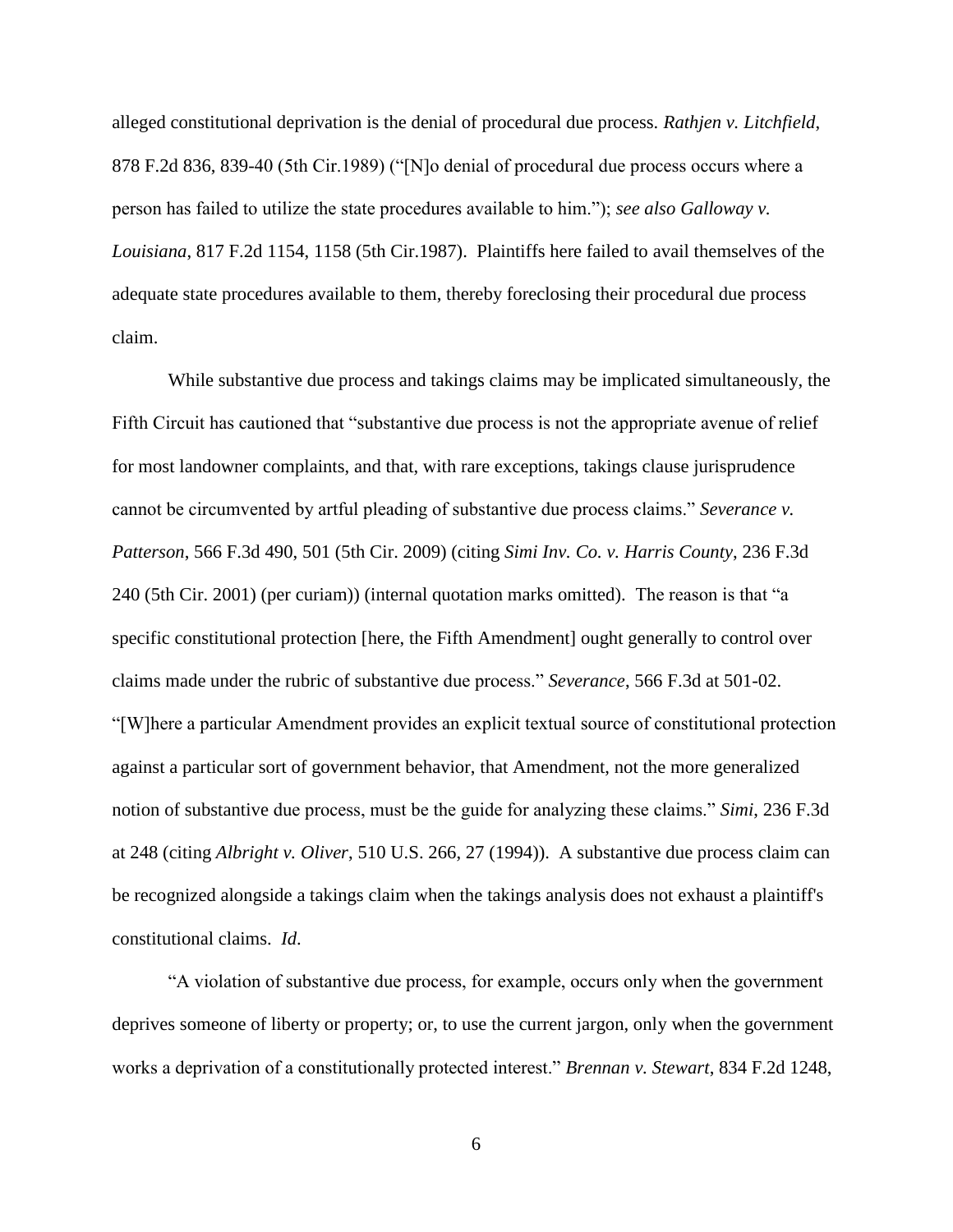1257 (5th Cir. 1988) (internal quotation marks and citations omitted). "In the context of land use regulation, that is, in situations where the governmental decision in question impinges upon a landowner's use and enjoyment of property, a land-owning plaintiff states a substantive due process claim where he or she alleges that the decision limiting the intended land use was arbitrary or capricious." *Simi*, 236 F.3d at 249 (5th Cir. 2000) (citing *DeBlasio v. Zoning Bd. of Adjustment*, 53 F.3d 592, 601 (3d Cir. 1995)). "The question is only whether a rational relationship exists between the policy and a conceivable legitimate objective. If the question is at least debatable, there is no substantive due process violation." *FM Props. Oper. Co. v. City of Austin*, 93 F.3d 167, 174 (5th Cir. 1996) (citations omitted). Whether a rational relation in fact exists is a question of law that the court must determine. *Hidden Oaks*, 138 F.3d at 1044.

Plaintiffs have not complained that the condemnation was not warranted under the ordinance. Indeed, Pannell's agreement to clean the property after the Board found it in violation of the statute would serve as evidence that the decision to condemn was not arbitrary or capricious. The court finds there are insufficient allegations to support a substantive due process violation.

Plaintiffs further contend that the actions of the City "den[y] equal protection under the law to the Plaintiffs;" however, Plaintiffs failed to defend that claim in response to Defendant's motion to dismiss. Moreover, Plaintiffs have failed to indicate what protected class Plaintiffs would fall into or explain how the City purposefully discriminated against them. Thus, Plaintiffs have failed to plead sufficient facts to make this claim facially plausible. *See Iqbal*, 556 U.S. at 678-79; *see also Twombly*, 550 U.S. at 570. Accordingly, that claim is also dismissed.